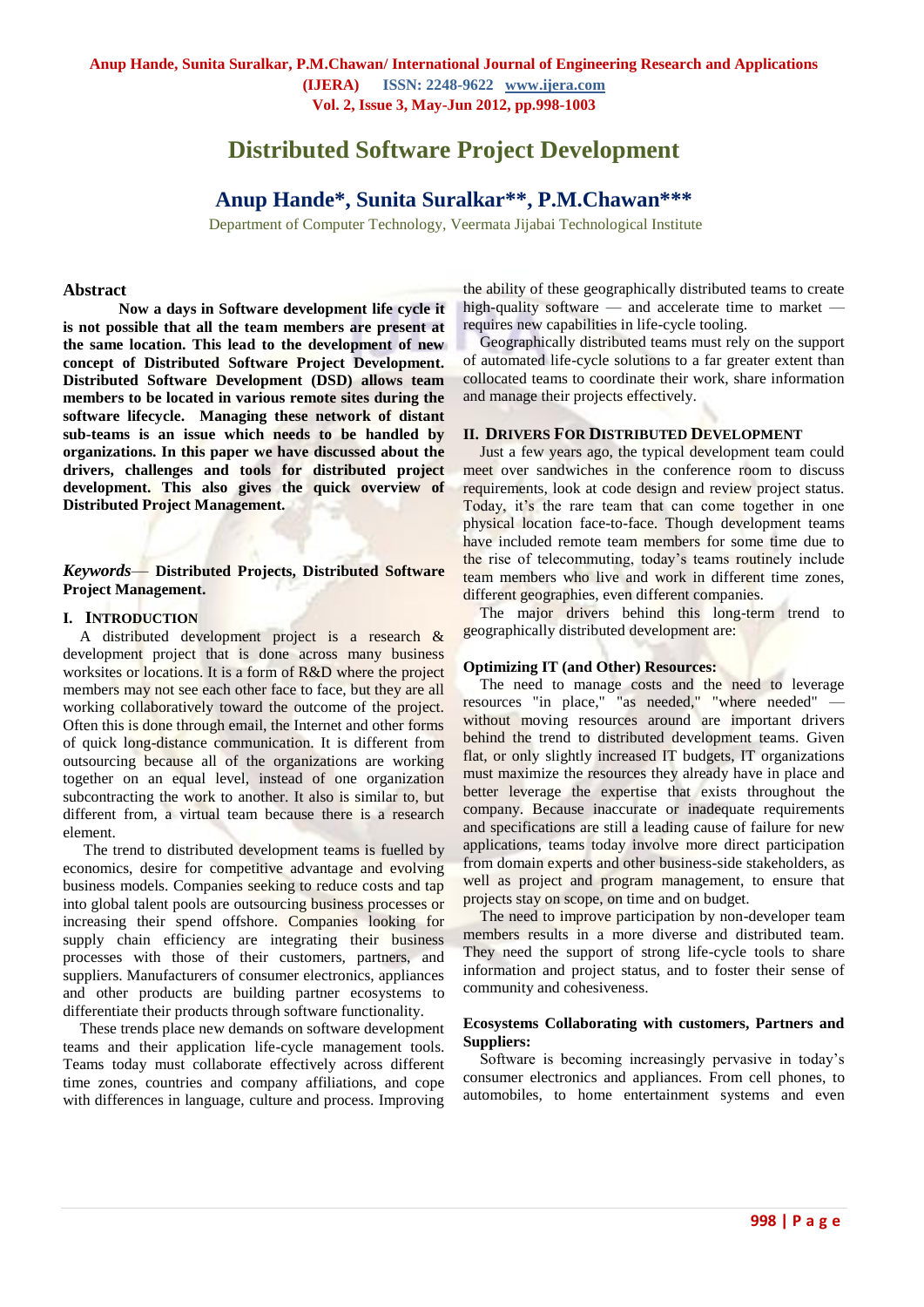refrigerators, as hardware becomes commoditized, softwareenabled features and functions are what differentiate products and create competitive advantage. This is a key driver behind the rise of geographically distributed development teams. As consumer products emerge as platforms for new software applications, large manufacturers must compete to foster effective partner ecosystems and leverage third-party software and ISVs to build out solutions on their platforms, shorten time-to market for new product generations, and grab market share. Ecosystem "owners" must be able to securely share source code, APIs, design documents and specifications, and other proprietary information with partners in order to accelerate the pace of innovation. Application life-cycle management solutions for these ecosystems must provide secure, Web-based access to critical information and ensure effective coordination and communication among multiple, autonomous (and potentially competitive) partners.

#### **Global Enterprise Application Development:**

Another, related driver for distributed development is the need for companies doing business around the world to rationalize and standardize their enterprise applications for a more global view of their business. These projects typically require IT organizations in multiple countries to collaborate. IDC research shows that companies are making significant investments in large projects for enterprise application consolidation, legacy application replacement, and application modernization.

Global development projects require robust, integrated life-cycle tools to help teams coordinate their work and collaborate effectively across time, geographical barriers, and changes in the team to ensure the quality, performance, and scalability of their applications. Also, because IT organizations undertaking large projects often need to incorporate outsourcers and consultants to augment their existing resources, or to bring in specific domain expertise or best practices, life-cycle tools must flexibly support external users while ensuring security and control over intellectual property.

#### **Managing Costs and Securing Talent Rise of Offshoring:**

Companies are leveraging a variety of sourcing strategies to optimize their IT spend and provide greater value to the business given IT budget constraints. While in the past, companies relied primarily on local services providers to meet their variable staffing needs, today they are increasingly leveraging offshore resources to manage costs and access broader talent pools. This is a highly dynamic trend: companies will continue to refine their sourcing strategies as business needs dictate. For example, while many companies are turning to large offshore outsourcers, others have established "captive offshore" operations in India, China or Eastern Europe to leverage skilled labor in these geographies, sometimes as part of their entry strategy

into these markets. Whether outsourced or captive, offshoring application development creates significant new risks for IT organizations around project visibility and status, control of intellectual property and security, and team communication and coordination.

#### **Real-Time, Connected Enterprise Follow - the Sun, 24 x 7 Support:**

Another important driver behind today's increasingly distributed development teams is the need to support 24 x 7 high-availability mission-critical applications. The Internet has given rise to explosive growth in "edge of the enterprise applications" —transactional systems such as online banking, online brokerage, retail ecommerce and extended supply chains that connect customers, partners and suppliers directly to back-office systems through Web interfaces and (increasingly) Web services APIs. Failures in these customer- and partner-facing transaction systems — whether due to bugs, performance problems or outages — translate directly into lost revenue, loss of market share and lost profits. The need to provide 24 x 7 support for these business critical systems helps drive the trend to geographically distributed development as companies employ "follow-thesun" strategies for round-the-clock maintenance and support to accelerate cycle time and shorten the time to problem resolution.

#### **Mergers and Acquisitions:**

Another driver for distributed development teams is merger and acquisition (M&A) activity. Mergers typically result in multiple IT organizations that must collaborate over time and distance to integrate existing systems and consolidate operations. M&A activity is ticking up past a trillion dollars per year, and economists expect M&A activity to continue to strengthen as the economy recovers further.

## **III.CHALLENGES**

**Communication and collaboration**. Distance and time zone differences make direct human interaction problematic: distributed teams may have very little "shift overlap" when communication can take place in "real time." Cultural and language differences compound the problem. Team members must communicate electronically to share knowledge, brainstorm and make decisions and to create the sense of community and visibility within the team that is so important to morale.

**Management of change throughout the life cycle**. Distributed teams face significantly greater challenges coordinating their work — from managing tasks and communicating status to locating the right information and people. Distributed teams need to rely more on checkin/check-out facilities to help them coordinate changes to software and on automated workflows to help them manage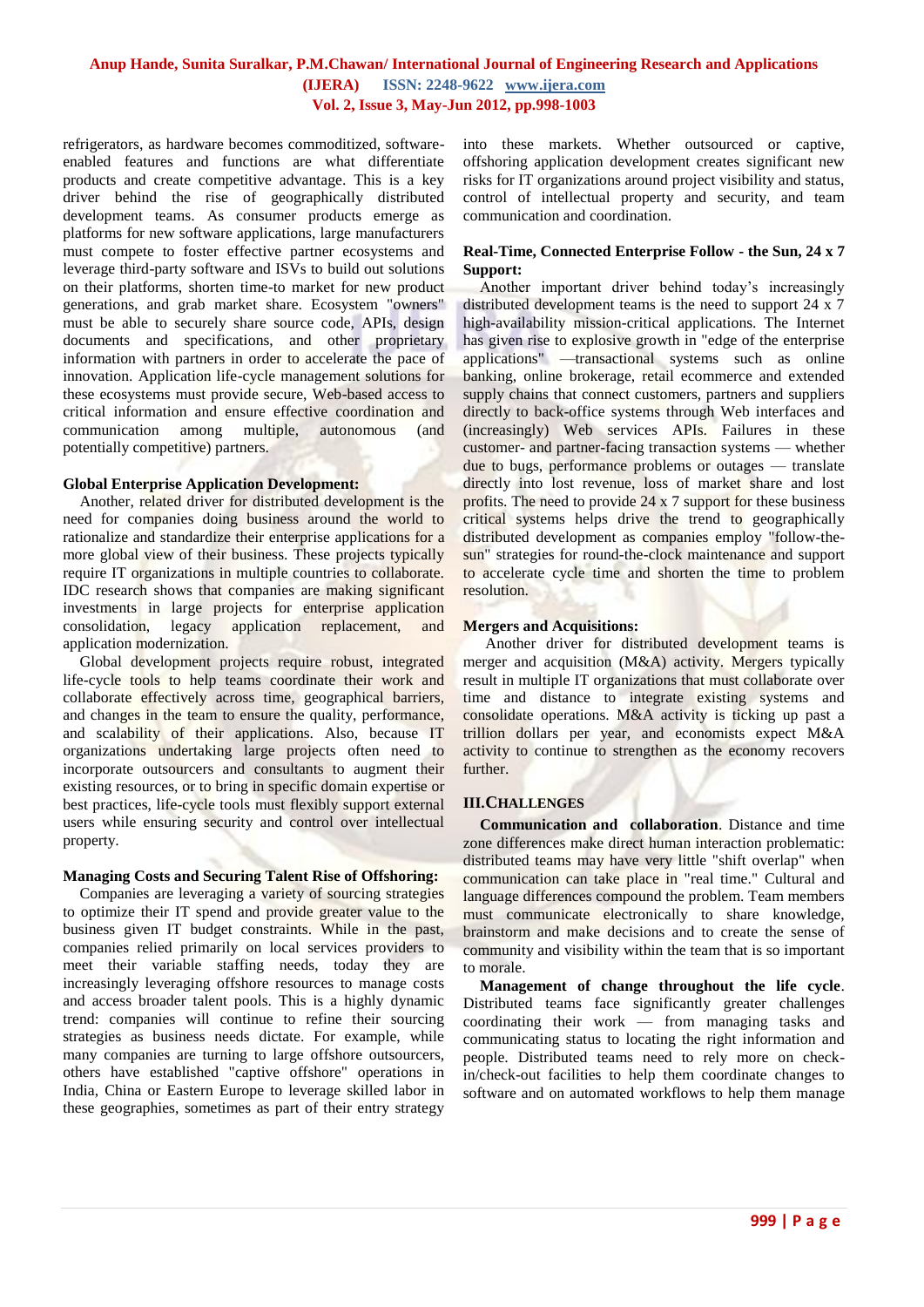tasks. Companies must also be able to capture and manage important contextual information such as emails, enhancement requests, supporting documentation, etc., so that key information is not lost as team members change over time.

**Project management and visibility**. Without the opportunity for in-person status meetings, projects can easily fall behind schedule. Distributed teams need the support of automated systems to help them monitor progress and identify risks so they can keep their projects on track.

**Accommodating external** *team members*. Distributed teams are often more dynamic and diverse than collocated teams, and frequently include consultants, outsourcers, customers, suppliers, or partners. Enabling these external team members to participate effectively in the software development process requires automated systems that facilitate access while securing sensitive information.

#### **IV. SUCCESS CRITERA**

There are three main success factors for a distributed development project:

- 1. Select and/or recruit good, strong, highly skilled people.
- 2. Spend some money for face-to-face meetings, especially at the beginning of each major project.
- 3.Build an organizational design that supports working in a distributed development, including the right incentive systems.

By doing these three actions, one may obtain advantages beyond pure outsourcing or offshoring, namely much higher motivated employees in all parts of the distributed network, higher retention and certainly one gains from the diversity of the network.

To be successful in a global market, a company should manage the risks of global software development, but can use the positive aspects as input to shape the development process in detail and the culture in general.

#### **V. TOOLS**

The rise of the Internet as a ubiquitous connection between distributed locations and the quickly maturing market place of collaborative tools are essential ingredients for complex project success. Software vendors already have released Web-enabled versions of many familiar project management tools, enabling specialized tasks such as tracking requirements, schedules, and budgets to be distributed to multiple sites and scaled for multiple users.

Software engineering tool suites are beginning to follow suit. Similarly, more organizations are employing Webbased repositories, such as project Web sites, portals, and workspaces, for intelligently sharing and storing files both

within and across corporate firewalls. Those structured collaboration tools, often enhanced with workflow functionality, are instrumental for enabling the project management hard skills previously mentioned—such as budgeting, scheduling, and tracking requirements—on complex projects. However, they fall short for enabling the increasingly critical soft skills such as defining the business value, clarifying the vision, determining requirements, providing direction, building teams, resolving issues, and mitigating risk. Research on virtual teams treats this lack of support as a pre-existing constraint, recommending face-to face meetings as often as possible and at critical points in the project to augment email and telephone communications. Organizations are now beginning to leverage real-time collaboration tools to bridge the soft skills gap for distributed teams. Tools such as instant messaging, Web conferencing, whiteboards, and desktop videoconferencing provide substantially different communication possibilities than the familiar telephone, email, and face-to-face options. Tools for unstructured collaboration can enhance communication by enabling more frequent collaboration between distant coworkers. In contrast to early incarnations of unstructured tools (for example, expensive, room-based videoconferencing systems), these inexpensive desktop tools are designed for frequent, ad hoc use. Telework Consortium pilots indicate that these characteristics can lead to increased communications and trust, thereby facilitating quick decisions and enhanced team cohesiveness.

Looking across the IT industry, organizations with multiple locations and trading partners are rolling out integrated digital environments for secure sharing of files and databases, leveraging technologies from Electronic Data Interchange to Web Services.

Workflow functionality is enabling great leaps forward in productivity by minimizing lag time between tasks. Communication and collaboration tools are maturing rapidly, and despite the lack of interoperability, singlevendor applications are functional and stable enough to support distributed work in standardized environments. The emerging move toward contextual collaboration promises to bring these communication tools to our fingertips by linking them within the familiar applications we "live in." Security concerns and limited network capacity still limit the use of advanced tools such as desktop videoconferencing in some work environments, but progress is accelerating on these fronts as well.

The Application life-cycle management solution should provide the following capabilities to be effective:

#### **Full Life-Cycle Support:**

Distributed teams require scalable, reliable software configuration management tools to ensure that all software development artifacts — including source code, requirements and specifications, design documents, screen shots, architectural diagrams, test plans, etc. — are reliably captured, versioned and shared. Distributed teams also need to rely on robust check-in/check-out facilities to help them coordinate their changes to software assets. Finally,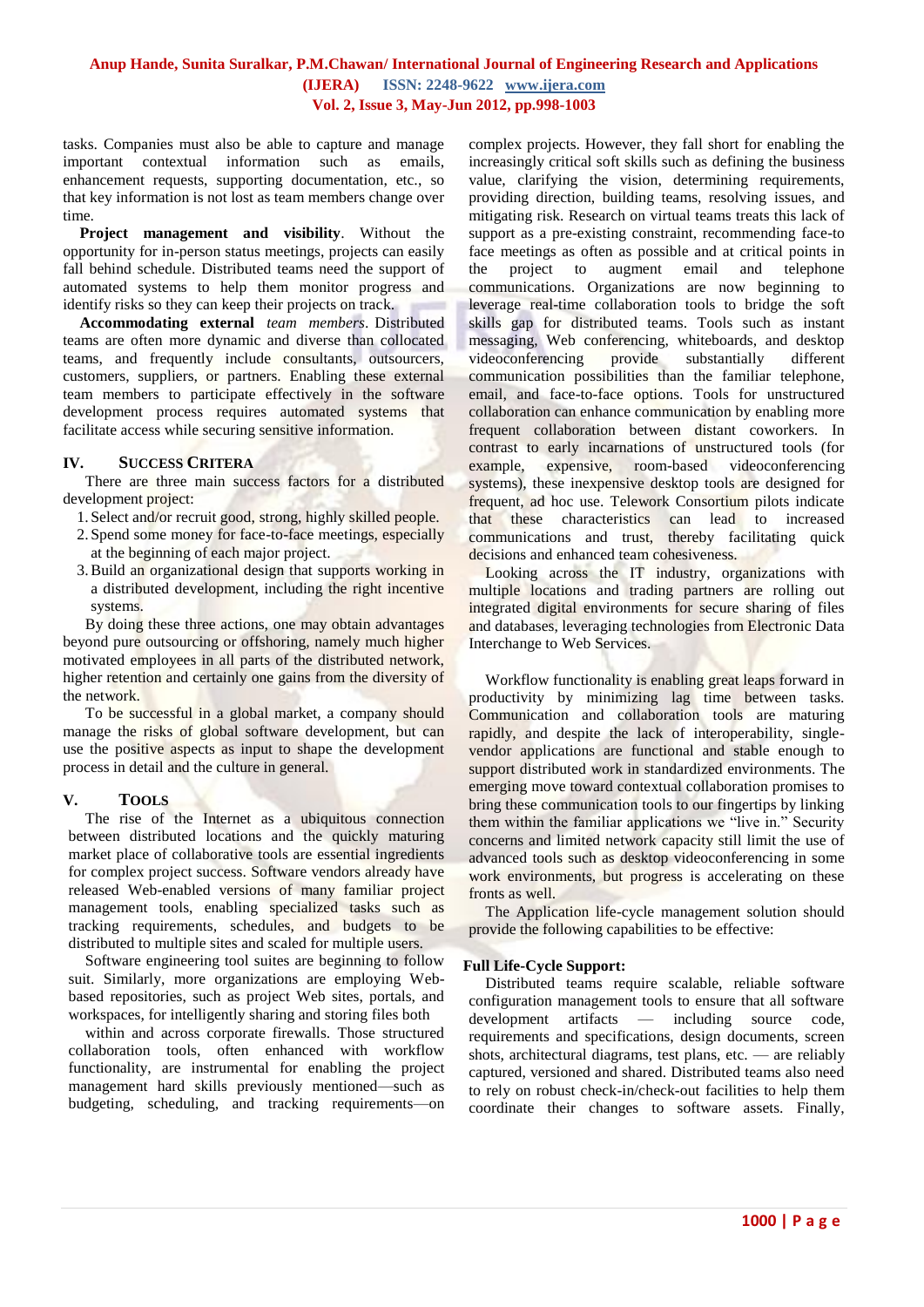distributed teams need integrated task management to help orchestrate their work and keep them on track.

#### **Built-in Collaborative Tools:**

Research shows that most teams rely today on ad hoc meetings, email and, to some extent, groupware to collaborate — that is, team communication today takes place, for the most part, outside of the SCM environment. With information dispersed across two or more separate systems, information is difficult to locate. It may be impossible to reconstruct the history around a particular design decision. There is no easy way to search for information. Worse, because it is scattered across multiple systems, information can easily be lost.

This is a major problem for geographically distributed teams, because so little of the context around the source code is captured in a usable form. Distributed teams need integrated collaborative tools so that the human interactions and knowledge exchange that inform the development process and shape the final product are captured automatically in the project repository in a structured way.

Collaborative development environments that incorporate threaded discussions, announcements, alerts and messages in the context of the software development process are the solution for distributed teams. Collaborative development environments automate the dissemination of information, foster a sense of community, and create a resource-rich virtual space in which team members can interact and share ideas.

#### **Project Management Facilities:**

Automated life-cycle solutions for distributed teams must provide strong project management capabilities to help them keep their projects on track. Project dashboards that provide visibility into project and task status, identify risks and reveal trends help ensure that problems are addressed before they can cause project delays. Solutions should support the team's choice of software development methodology whether waterfall, RUP, Agile or other method according to the project's unique requirements.

#### **Security:**

Because distributed teams often include external team members, security and the protection of intellectual property is a particularly important concern. Geographically distributed teams need to be able to limit access to project information on a "need to know" basis, by role — to particular projects or to portions of a project — without inhibiting collaboration with external team members.

#### **Wide Area Network Support:**

In order to facilitate teamwork across geographic and corporate boundaries, tools for distributed teams must be designed for operation over a wide area network typically the Internet. LAN-based products incur substantial performance penalties when they are run over a wide area network, due to the much greater network latency of the WAN. Code check-outs that take a few minutes over a LAN can take hours over a WAN, rendering response times unacceptable and adversely impacting development team productivity.

Replication may be used with LAN-based products to create local copies of the repository for each of the remote sites; the local copies are accessed on the remote LAN using existing "thick clients." In this scenario, WAN traffic is limited to the replication process itself, and LAN access to the local copy is very fast.

There are several drawbacks, however, to the replication approach. First, it creates administrative overhead and expense. A local copy of the SCM repository must be created for each geographical location, and care must be taken to ensure that the replication processes are set up correctly and performed reliably. Additional investments in hardware, software, and network infrastructure are required to support the local copies and replication processes. Redundant administrative resources may also be required. Because replication must done at the repository level, local administrators must have full privileges (i.e., unrestricted access to the entire repository). This can create a security hole for teams that include outsourcers or other development partners, as the partner's administrator will have access to the full repository. Finally, replication creates data consistency/currency issues. Between replications, the various copies of the repository are out of sync. This disables the concept of atomic commits, and makes integration with issue/problem-tracking systems problematic. It also puts the onus on administrators to craft a replication strategy that strikes the optimum balance between the need for current information and the costs of more frequent replication.

The solution for distributed teams is a "thin client" WAN-based system that provides browser-based access to a single, centralized repository. This avoids the network latency problem (assuming the WAN is available, with adequate response time), eliminates the need for replication, eliminates the need to install servers and "thick clients" or coordinate updates, and provides secure, managed access to all repository assets.

#### **Hosted Solutions for Geographically Distributed Teams:**

Considering the myriad challenges that geographically distributed teams face given their dynamic, diverse constituencies — a hosted collaborative development environment may be an ideal solution, particularly when teams span corporate entities. Outsourcing selected business processes to hosted services providers makes sense for companies seeking to devote more of their resources to their core competencies and leverage their overall resources more effectively.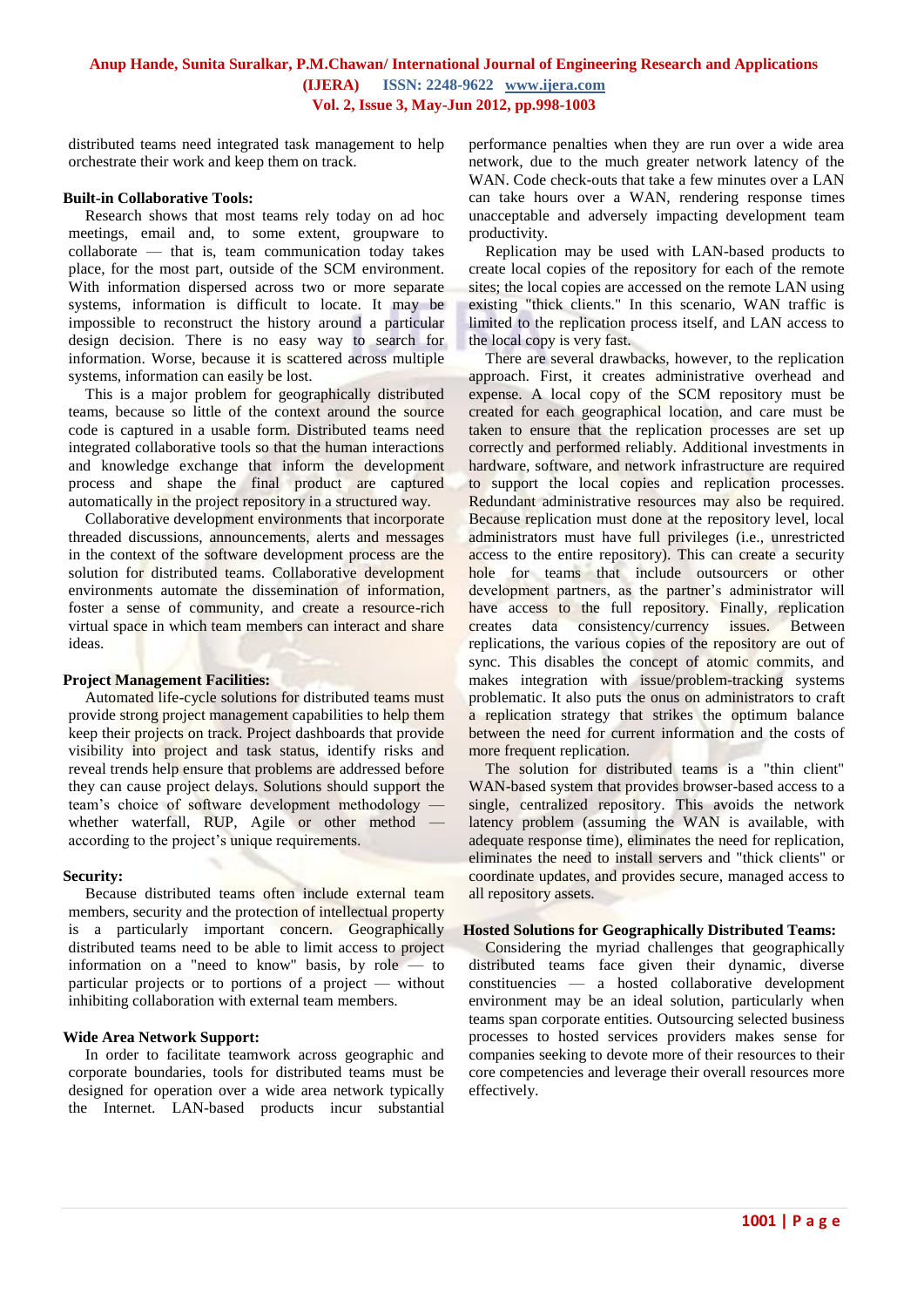An interesting aspect of the growing adoption of hosted services is the changing attitude towards security. Up until fairly recently, companies were somewhat reluctant to externally host sensitive data or proprietary information. Today, however, most companies recognize that externally managed solutions can in fact offer greater protection than self-hosted solutions, for the simple fact that security is by necessity a core competency for the managed services provider. IT organizations chartered with ensuring the protection of software development assets and artifacts may find that a managed service approach affords them greater protection than an internally hosted solution.

#### **VI. DISTRIBUTED PROJECT MANAGEMENT**

Geographically distributed projects let managers compress schedules by employing larger workforces than could fit in a single location (collaboration on any shore), using time zone differences to increase the number of productive work hours in a day (around the-clock operations), and securing scarce resources such as knowledge experts and other specialized resources no matter where they reside (zero geography staffing).

However, these benefits come with increased risks because of the lack of face-to-face communication, in particular, the potential loss of trust, collaboration, and communication richness. Teams of software engineers need at least a minimum amount of face-to-face meetings to be effective. The agile and Extreme Programming movements suggest ways to increase communication such as pair programming, in which programmers share desks so they can see each other to efficiently understand the subtleties of design and debugging. Research on managers engaging in complex information processing that requires rich information and frequent feedback indicates that the more complex the organizational phenomena, the richer the communication must be for the manager to process it effectively. The established trend toward customers placing more risk with the developer means failures at this level will inevitably impact the developers' bottom line and eventually the company's long-term survivability.

To successfully manage complex projects, project management practices must evolve to work in a distributed world, focusing simultaneously on people, processes, and technology.

Managing global software development is not easy and risks lowering overall productivity. Still, the positive impacts should not be forgotten. A major positive effect is innovation. Engineers with all types of cultural backgrounds actively participate to continuously improve the product, innovate new products, and make processes more effective. Achievements are substantial if engineers of entirely different educations and cultures try to solve problems. Best practices can be shared, and sometimes small changes within the global development community can have big positive effects. Here are some of those best practices, which we identified over the past few years as clearly supporting global software development:

- Agree and communicate at project start the respective project targets, such as quality, milestones, content, or resource allocation.
- Ensure that commitments exist in written and controlled form.
- Have one project leader who is fully responsible for achieving project targets, and assign her a project management team that represents the major cultures within the project.
- Within each project, follow up continuously on the top 10 risks, which in a global project are typically less technical than organizational.
- Define at a project's beginning which teams are involved and what they will do in each location.
- Set up a project homepage that summarizes project content, progress metrics, planning information, and team-specific information.
- Provide an interactive process model based on accepted best practices that allows tailoring processes for the specific needs of a project or even team.
- Rigorously enforce within a product line using the agreed standard process that relates to a CMM Level 3 organization pattern.
- Provide sufficient communication means, such as videoconferencing or shared workspaces and global software libraries.
- Rigorously enforce CM and build management rules (such as branching, merging, and synchronization frequency) and provide the necessary tool support.
- Rotate management across locations and cultures to create the necessary awareness for cultural diversity and how to cope with it.
- Set up mixed teams from different countries to integrate individual cultural background toward a corporate and projectoriented spirit.
- Make teams fully accountable and responsible for their results.

Global software development is not the target per se, but rather the result of a conscious business-oriented trade-off. The guiding principles are to optimize the cost of engineering, while still achieving the best feasible integration of all R&D centers worldwide.

These needs must be carefully balanced with additional costs that might occur only at a later point. This includes staff turnover rates, which in other countries might be higher than in Europe; cost overheads related to traveling, relocation, communication, or redundant development and